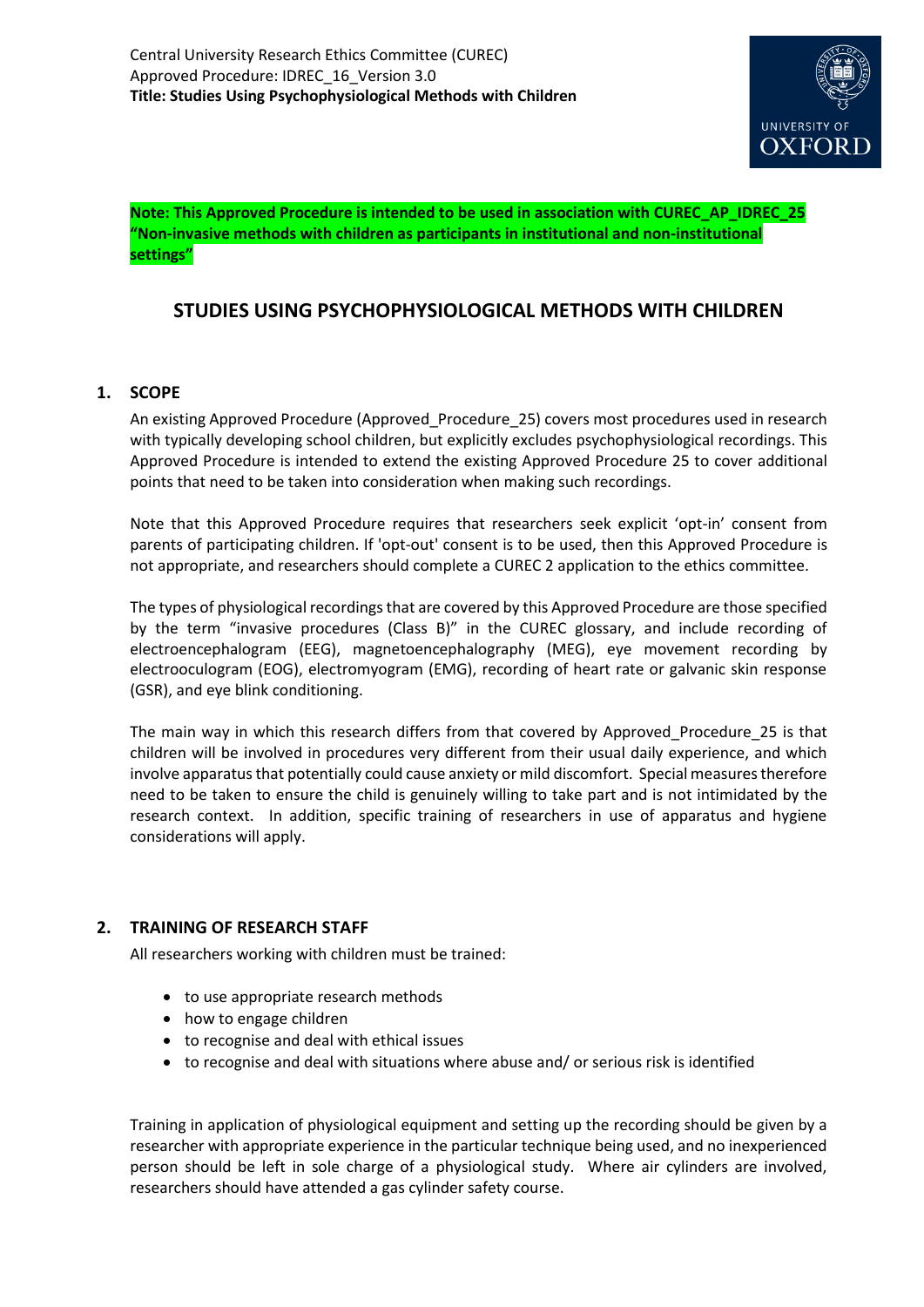It is crucial that senior researchers ensure that those working under their supervision are able to obtain a good rapport with children; as noted below, the context of a physiological recording can be intimidating for a child, and it is vital that children feel comfortable with the adult(s) working with them. Researchers need to be sensitive to Child Protection issues, and avoid working in situations that could leave them exposed to accusations of abuse. They must follow the guidance set out in the [University's 'Safeguarding Code of Practice',](https://www.admin.ox.ac.uk/personnel/cops/safeguarding/) especially 'guidance for [activities involving adults at risk](https://www.admin.ox.ac.uk/personnel/cops/safeguarding/safeguide/)  [or children](https://www.admin.ox.ac.uk/personnel/cops/safeguarding/safeguide/)'. Researchers must complete the online training course ['An introduction to Safeguarding'](https://hr.admin.ox.ac.uk/safeguarding-at-risk-adults-and-children#collapse1406916) provided by the Oxford Safeguarding Children Board, as well as undertaking risk assessments of the proposed research. Any risk assessment should also include details of how research participants can report concerns about any member of the University with whom they will be interacting. Whilst it is not necessary for two researchers to always be present, a lone researcher must conduct in-person research within sight of another adult.

Researchers should also take responsibility for complying with safeguarding regulations and research practices which relate to the setting(s) (country, institution) of their research. As well as such compliance, researchers should consult guidance from the relevant professional associations. For example, for research settings in the UK, it is likely that researchers will require Disclosure and Barring Service (DBS) clearance - detailed guidance on obtaining safeguarding clearance can be found on the [Disclosure and Barring Service \(DBS\) website.](https://www.gov.uk/disclosure-barring-service-check)

Before beginning research, new researchers will:

- Read and agree to the relevant sections of the following professional guidelines:
- CUREC Best Practice Guidance 09 'Management and Protection of Data Collected for Research Purposes'
	- DOH 'Seeking Consent: Working with children' (2001), Department of Health
	- RCP 'Guidelines for the ethical conduct of medical research involving children', (2000) Compiled by the Royal College of Paediatrics, Child Health: Ethics Advisory Committee and Prof. Sir David Hull, *Arch. Dis. Child*, 82, 177-182.
- Undergo a British Disclosure and Barring Service (DBS) background check, or other checks that may be required by law in future

While DBS approval is pending, new researchers may 'shadow' experienced researchers, but **will not** a) seek consent for children's participation from parents, b) be alone in a room with a child, c) gain access to identifiable data. During this period, new researchers will be able to familiarise themselves with the procedures of the research group, according to current documentation, including the details of this Approved Procedure. Once ethical approval and DBS clearance have been obtained, and the PI is satisfied that the new researcher is adequately trained, the new researcher may conduct research independently and have full access to identifiable data concerning participants.

# **3. METHODS FOR RECRUITING PARTICIPANTS**

Methods for recruitment/sampling will depend on the study. For example, researchers recruiting children through schools or other responsible institutions will have to (i) gain permission of the institution (in the case of a school, usually through the head teacher), for the study; and (ii) gain permission from parents or legal guardians for their children to take part. For recruitment of children outside an institutional setting, the approach to potential child participants must always be through parents or legal guardians. Arrangements for receiving and verifying parental / guardian consent must be outlined in the project application. In the case of a study recruiting participants through the internet, an email from the parent/guardian should be required indicating interest in their child participating, separate from any message received from the potential child participant. In all types of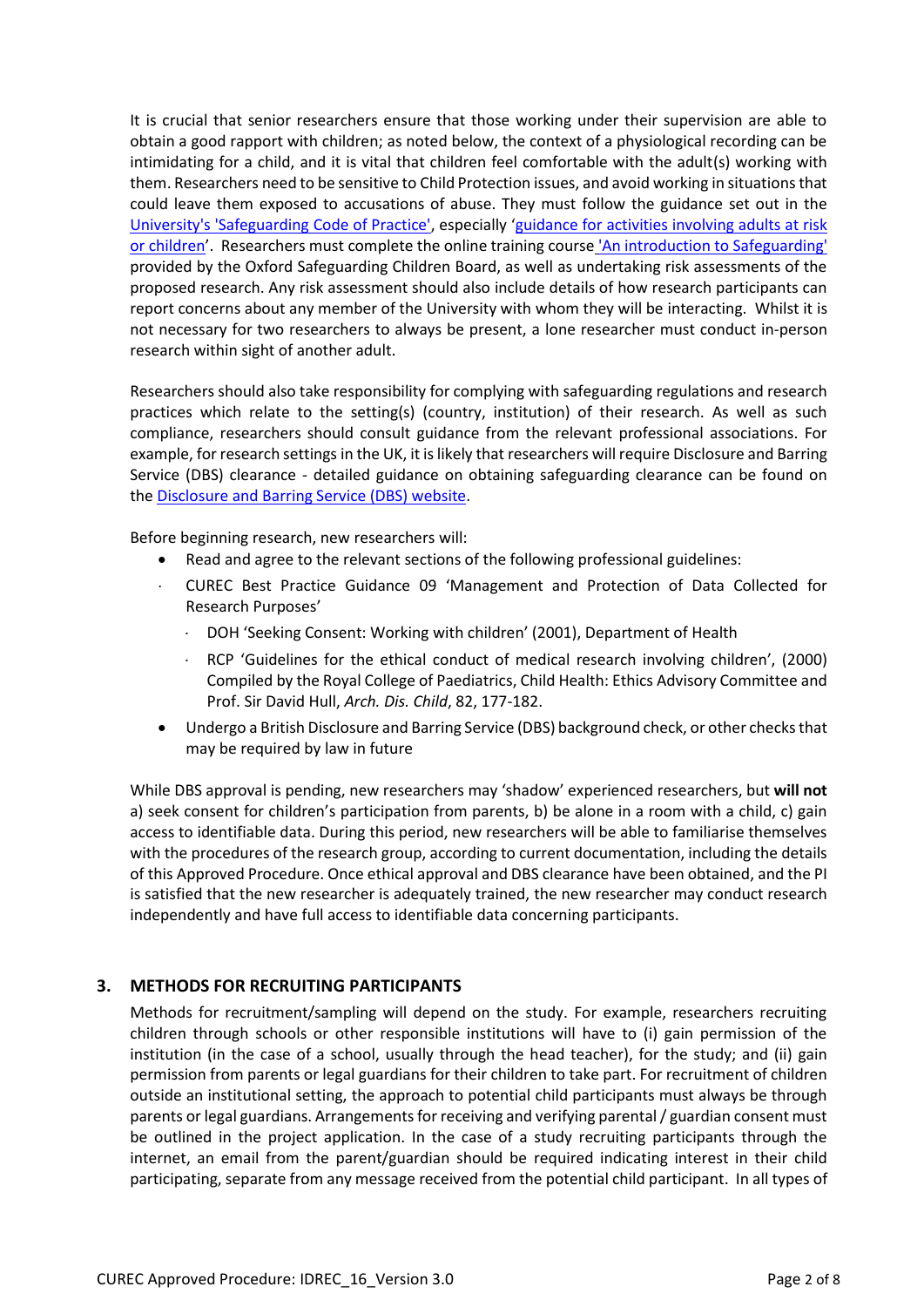setting, it is required, where possible (depending on age), also to seek assent from the children themselves.

Depending on the protocol for the particular research project, it may be most appropriate for the study to take place at schools, in a mobile testing facility, or at the researcher's Department.

Note that if research is to be carried out at health or higher education institutions other than the University of Oxford (e.g., NHS premises), it is likely that ethical approval will be needed from the bodies which cover those sites as well as from CUREC, and in such cases, this Approved Procedure **is not sufficient** to cover the research.

#### **3.1 'Opt-in' recruitment**

'Opt-in' research - where children/ families invited to take part are not defined as participants unless the parent/guardian, and the child themselves, actively agree to the child's participation – is the only permissible means of recruitment covered by this Approved Procedure. In all cases criteria for inclusion would be specified.

# **4. INFORMATION PROVIDED TO PARTICIPANTS**

It is usual to have separate information sheets for parents/guardians and simpler versions for the children. The specific details provided will vary depending on the study, but will always include:

- the name of the study
- the name(s) and status(es) (e.g. doctoral student) of the researchers carrying out the study and how to contact them
- a brief rationale of the study, including its purpose and value
- why potential participants are being invited to take part in the research
- an explanation of what the potential participant would do, including estimated duration of the test session and where it would take place
- that potential participants can ask questions about the study before they decide whether to participate
- that potential participants can choose whether they participate and, if they agree, they may withdraw from the study without penalty at any time by advising the researchers of this decision
- that they may request their data and any audio or video recording can be withdrawn at any time without penalty
- information about any additional personal information that would be obtained
- information about who would have access to the data, how it will be stored and what will happen to the data at the end of the study
- statement that the data would be anonymised
- what benefits (direct or indirect) may accrue to the participants in the study
- what risks are involved in the study
- that the project has received ethics clearance through the University of Oxford's ethical approval process for research involving human participants.
- where applicable, a note to explain that the research will be written up as a student's thesis and how the personal data included in that thesis will be published and stored
- the procedure for raising a concern or making a complaint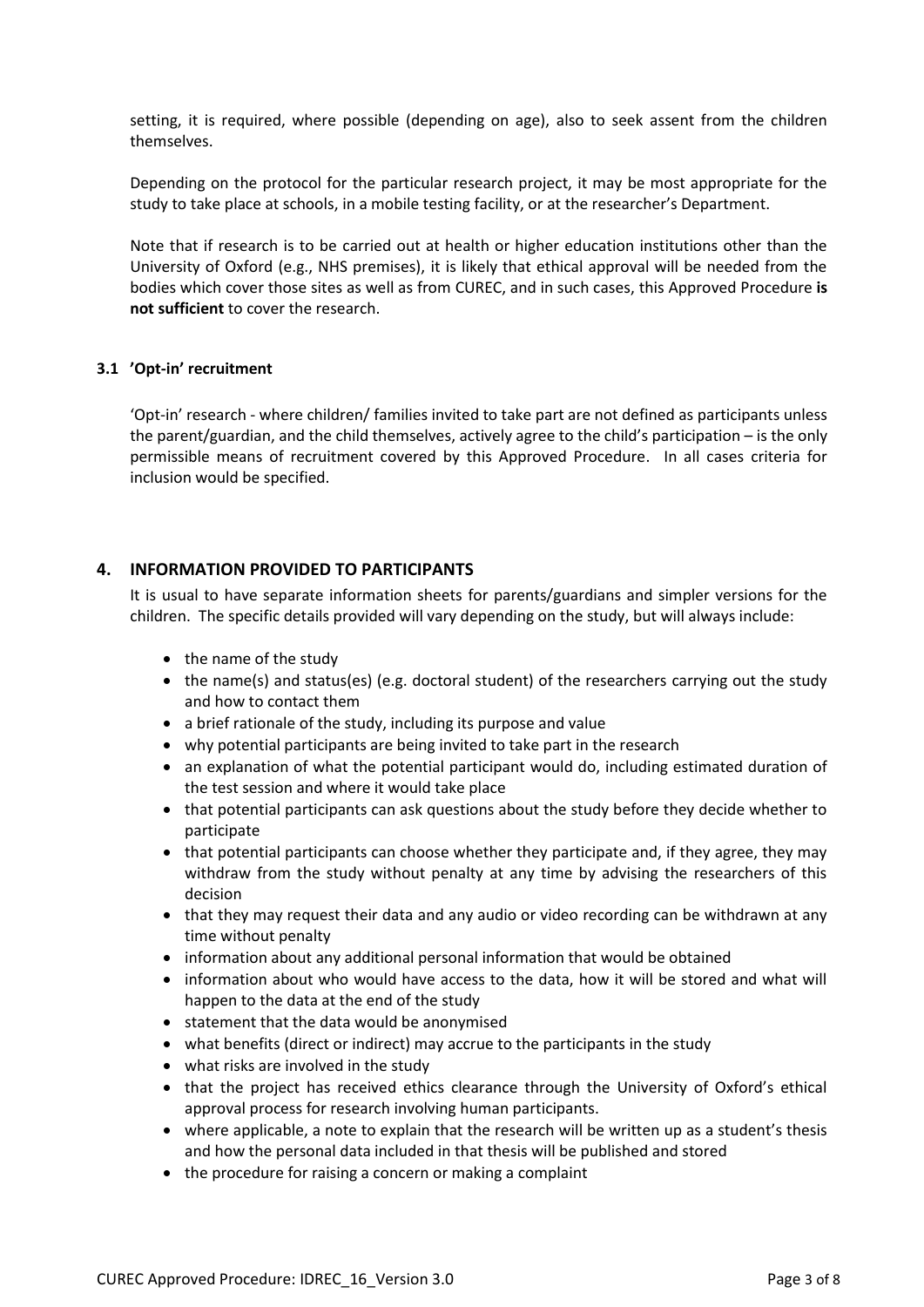The Information Sheet should be written in simple and non-patronising language. Most wordprocessing packages provide readability statistics for a document, and one should aim for a 12-yearold (Year 7) reading level for adults. Any information for children and young people should be worded and illustrated very clearly and simply.

Researchers should be aware that the unfamiliarity of physiological recordings may in itself cause anxiety, especially if the child is reminded of a medical setting. The information sheet should, if possible, contain a picture demonstrating what will be involved in the physiological recording, as well as the usual verbal description. Researchers may also consider making a short video recording or simple picture-based story-book showing what is involved; this could be distributed to potential participants or made available on a website to help both parents and children decide whether to take part.

Where relevant, it is recommended that the word 'sensors' be used rather than 'electrodes' when describing a procedure.

The information sheet should make it clear that the procedure is for research and is not designed to identify health problems, and that the researcher has no training in identifying health-related problems from the recordings. A section such as the following may be included in the information sheet: "In the unlikely event of the researchers noting an irregularity in the recording they would discuss this with a clinical specialist and inform you if it was felt necessary for you to discuss further with your GP." (The precise wording might need modifying depending on the specific procedure).

Please refer to the **[Information Sheet templates](https://researchsupport.admin.ox.ac.uk/governance/ethics/resources/ap#collapse3-1) associated with Approved Procedure 25, which should be adapted for the research.**

Please also see CUREC's [guidance on the informed consent process.](http://researchsupport.admin.ox.ac.uk/governance/ethics/resources/consent)

# **5. CONSENT OF PARTICIPANTS**

If parents (or those in loco parentis) agree for their child to take part, they sign a consent form, and this can be returned to the school or institution.

The researcher will also explain in simple language to the child what is involved in the study, and make it clear that participation is voluntary – appropriate forms of assent are always desirable. In practice, for most types of study, it is not possible to obtain meaningful data from an uncooperative child, and it is practical, as well as ethical, to discontinue testing in such a situation. As noted in the BPS guidelines (see below): "when testing children, avoidance of the testing situation may be taken as evidence of failure to consent to the procedure".

As well as formal consent from a parent, it is important to have assent from the child. This can be facilitated by making available in advance the kind of visually-based information as described in section 4. Particular care should be taken to explain to the child what is involved before attaching any recording device. For young children it can be helpful to demonstrate the procedure first using a large teddy bear or similar toy. Before commencing, researchers must have a clear indication from children that they are willing to take part, as well as parental consent. It is important to be aware that children may find procedures aversive that adults find innocuous, and if this is the case, the research should be halted. In addition, researchers should be aware that a child may feel trapped once connected to recording equipment, and it is important to explain that it is possible to pause or halt the procedure if they wish. Where appropriate, the researcher should demonstrate that recording devices can readily be detached. For instance, the researcher may say "And if you need to go to the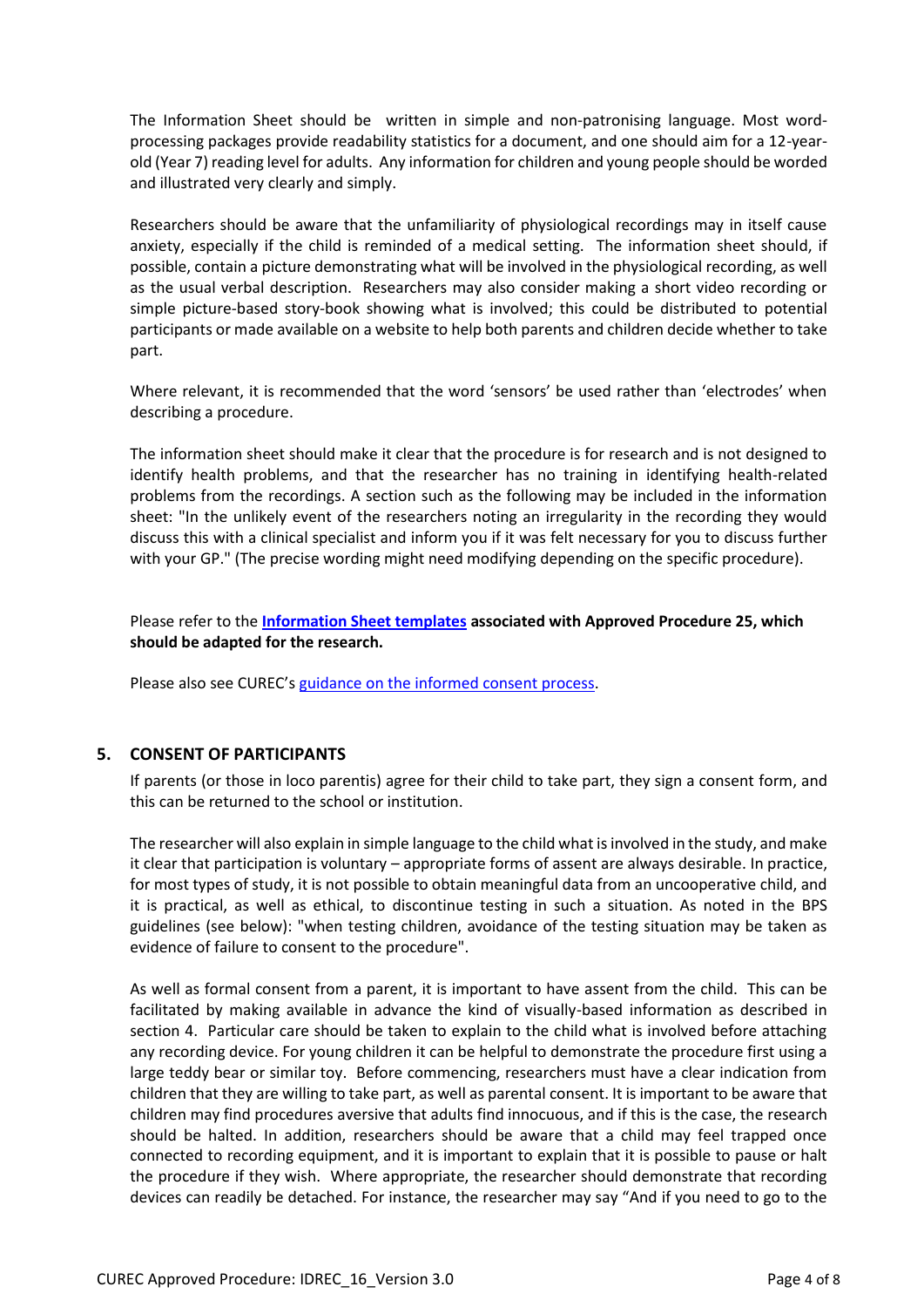toilet, just let me know, and we can take this off like this". For MEG studies, researchers should follow the procedures developed for the study of children at the MEG centre, which involves the option of using a session with a mock scanner to desensitise the child, as well as scheduled breaks during the MEG session.

#### **5.1 Consent for audio, photographic or video data**

Note that explicit consent must be obtained both for obtaining this type of data e.g. "I agree that my child can be photographed/videoed" and for using this type of data for research purposes e.g. "I understand that any photographs/videos may be used in conference presentations/on a project website/in peer-reviewed journal publications". It must be clear how the recording will be securely stored, and how long for.

Please also see CUREC's [current guidance on the informed consent process.](http://researchsupport.admin.ox.ac.uk/governance/ethics/resources/consent)

# **6. COMPENSATION**

For research in institutions, researchers may give participating children a sticker or certificate. It is not appropriate to offer participating children any rewards of monetary value, as this can create division in the classroom. It is not acceptable to offer food/sweets to children, as this not only creates division, but also can meet with disapproval from parents at best, or risk medical problems from food allergies at worst. To motivate parents to reply, it is acceptable to offer a reward to the school, and this may be in proportion to the number of participating children. For instance, the school may be given a voucher for books.

In the case where parents agree to bring their child to the University (or any other location away from the school/institution where they were recruited) to take part in a study, parents may be offered vouchers as a 'thank you' to the family. Travelling and other out-of-pocket expenses may also be reimbursed to parents.

Further guidance is available within CUREC's [Best Practice Guidance 05 on Payments and incentives](https://researchsupport.admin.ox.ac.uk/governance/ethics/resources/bpg)  [in research.](https://researchsupport.admin.ox.ac.uk/governance/ethics/resources/bpg)

# **7. POTENTIAL RISKS TO PARTICIPANTS/RESEARCHERS/OTHERS AND WHAT WILL BE DONE TO MINIMISE**

All the procedures covered by this Approved Procedure have been used safely for many years, including with children, and the equipment comes from certified medical suppliers. We are aware of no cases of adverse events associated with these procedures.

Nevertheless, although the equipment itself is safe, a physiological laboratory can contain hazards, and researchers should be alert to potential dangers from trailing wires, uncovered sockets, or heavy air cylinders. These will be covered by relevant Health and Safety procedures, and researchers must familiarise themselves with these and be vigilant in monitoring them.

In addition, where sounds or other stimuli are presented in the course of a study, it is important to ensure that the level is controlled. The researcher should always test the sound level before any auditory test to ensure that there is no risk of damaging the hearing of the participant; where air puffs are presented as stimuli, the level should be regulated so it cannot go above 7 psi.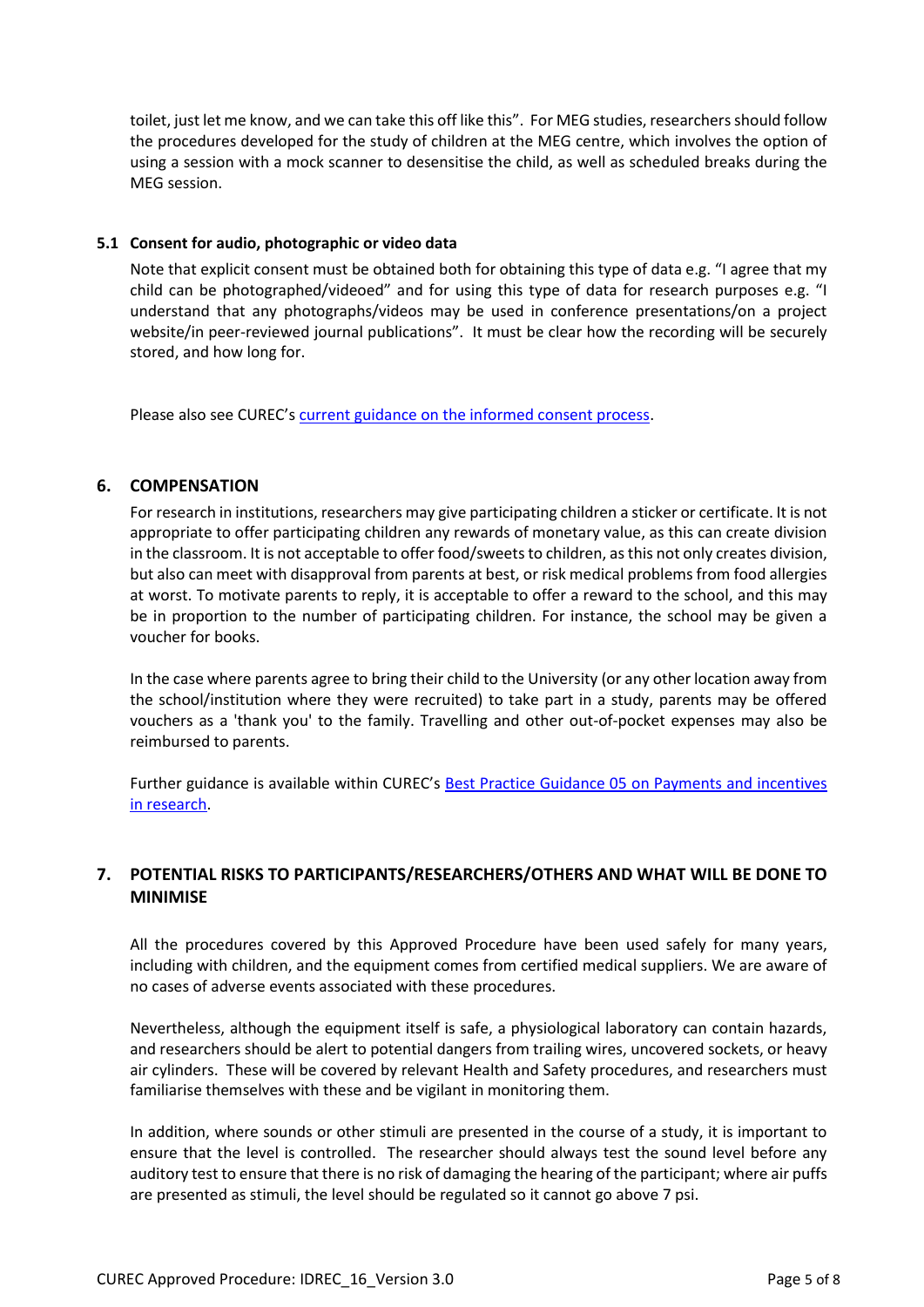During the session, the researcher should monitor the child carefully, and if they show signs of distress or discomfort, they should be asked if they want to stop. Researchers should be sensitive to the fact that children may be intimidated by the situation and reluctant to say spontaneously they want to stop.

In the case of EEG and similar studies, a further consideration for researchers is hygiene: the electrodes, caps and instruments used to apply gel must be cleaned/disinfected after each use; if necessary, participants may wash their hair to remove gel at the end of the session, and freshly laundered towels should be provided. Anti-allergenic gel and cleaning solutions should be used. In the case of EEG studies, brain potentials vary widely from individual to individual. Researchers should undertake not to make any judgemental comments on the type of brain potentials seen in individual participants, to avoid causing unnecessary anxiety. e.g. the researcher should not make a comment, even in jest, such as "we can't find any brain responses".

*Risks to researchers:* Again, the main way to avoid risk is to adhere to a regime of hygiene. Hands are washed after any contact with the skin of a participant.

Researchers should take advice from the Department and host schools about **DBS** clearance. Researchers must be sensitive to child protection issues and not work in situations that could leave them open to accusations of abuse. Researchers must be aware of, and conform to, the requirements of the General Data Protection Regulation (GDPR); the Children and Young Persons Act (2008); and the BERA Ethical Guidelines for Educational Research (2018).

# **8. MONITORING AND REPORTING OF ADVERSE OR UNFORESEEN EVENTS**

If a child becomes unwell or distressed during a test session, the session will be terminated, and the event reported to the child's teacher, parent or other responsible adult.

All adverse events will be recorded and discussed with the study's principal investigator.

# **9. COMMUNICATION OF RESULTS**

As a general rule, it is recommended that results from individual children should not be fed back to schools or parents, and this should be stated in the information sheet. However, wherever possible, researchers should provide feedback about the results from the study as a whole.

There may be situations when researchers decide to deviate from this procedure. For instance, in a survey of children's reading, head teachers may find it valuable to have results of the reading test for participating children, and would regard it as unhelpful if researchers withheld such information. Researchers should take into account the following factors when deciding whether to communicate results:

- Role of researchers in relation to service providers researchers need to be careful not to cut across service providers, such as educational psychologists or speech-language therapists, who have a professional role in assessing children. In such a case, the researcher should discuss with the head teacher how best to liaise with other professionals.
- Nature of the information provided if test results are divulged, the results must be accompanied by a full explanation of what the results do and do not mean. If a standardized test has been used, it is recommended that results be presented as percentiles, which can be understood more readily than standard scores or 'age equivalent' scores. In other cases, raw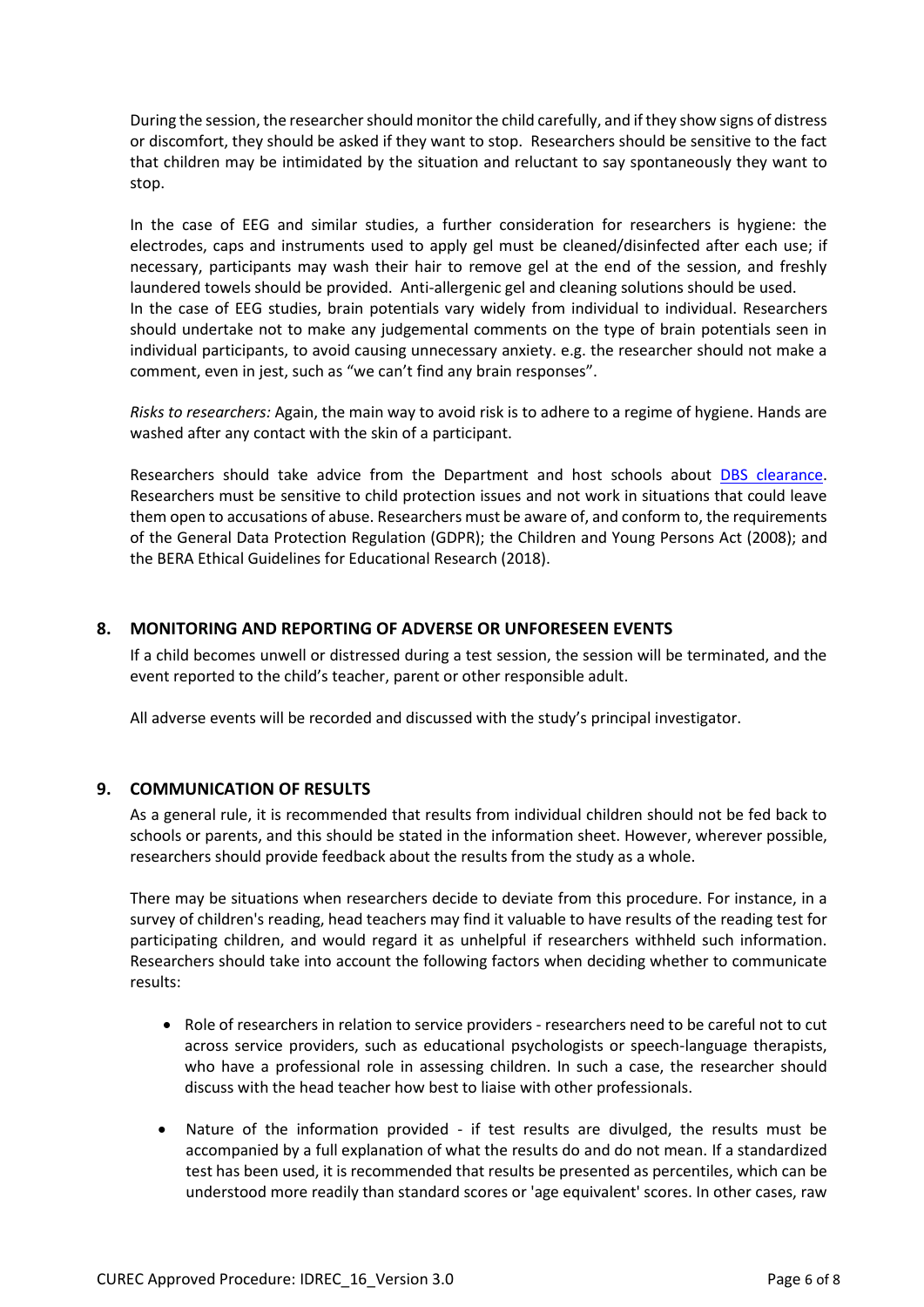scores (e.g. the number of letters which the child recognises) may be reported. However, for many unstandardized experimental measures, individual results are difficult to interpret, and the researcher should consider carefully whether there is any point in divulging them. The researcher should be aware that laypersons may be inclined to over-interpret test results and regard them as more stable and precise than they actually are.

It is unlikely that results from experimental physiological recordings will be meaningful to people other than the researchers. It should be made clear at the outset to parents that the procedure does not have diagnostic significance.

# **10. RESPONSIBILITY OF RESEARCHER / CONFIDENTIALITY**

Researchers should be very cautious about offering advice to a child's parent or teacher on the basis of research findings, particularly when the researcher is not qualified to offer assistance. On the other hand, the researcher does have a duty of care, and should not withhold information that could have serious implications for the child. The question that the researcher needs to consider is whether drawing attention to a potential problem could lead the child to gain access to services that might be of help. Simply telling parents or teachers about a problem that cannot be remedied will only cause needless alarm and anxiety.

For instance, if a researcher suspects the child may have a treatable medical condition that has not been diagnosed, such as a hearing loss or visual impairment, then advice should be sought from a senior researcher. In such a case, it is likely that a decision would be made to inform the parents, and recommend that the child has a fuller assessment.

Where typically-developing children are studied using standardized tests of attainment or ability, it sometimes happens that a child obtains an unusually poor score. In general, this would not be divulged to teachers or parents, because a single low test score is not sufficient grounds for action in a case where no prior concern has been raised about the child's progress. Revealing results in such a case may cause needless anxiety. If the pattern of results is so unusual that the researcher is seriously concerned about the child, this would be discussed with a senior researcher, who will establish whether parents or teachers have any concerns about the child, and whether the child is likely to have a condition that might benefit from intervention.

# **11. DATA PROTECTION**

Each child should be given a code number, and this, rather than the name, is used to label all data from the study, including any paperwork (drawings etc.) the child has created. If it is necessary to retain any personal information (e.g. contact details in the case that participants may be re-tested) the key linking codes to personal details should be kept in a locked filing cabinet or, as a minimum, a password-protecetd data file. Researchers should limit the personal data collected for the study to only that which is essential for the conduct of the study, e.g. do not obtain date of birth if age will suffice. Particular care should be taken to ensure confidentiality of video/audio recordings, where it is not possible to anonymise materials. These will be labelled with code numbers and date only, and kept securely typically in an encrypted form. Researchers using video/audio recordings should follow IDREC's guidelines on procedures for storing such data.

The basic rule is that if you do intend to divulge results to anyone outside the research team, this must be made clear at the outset in the information sheet. For instance, the information sheet should say "Your child's results on the reading test would be made available to his/her teacher". There is no time limit on retention of anonymised data. If non-anonymised data is to be retained, the consent form should seek consent for this retention.